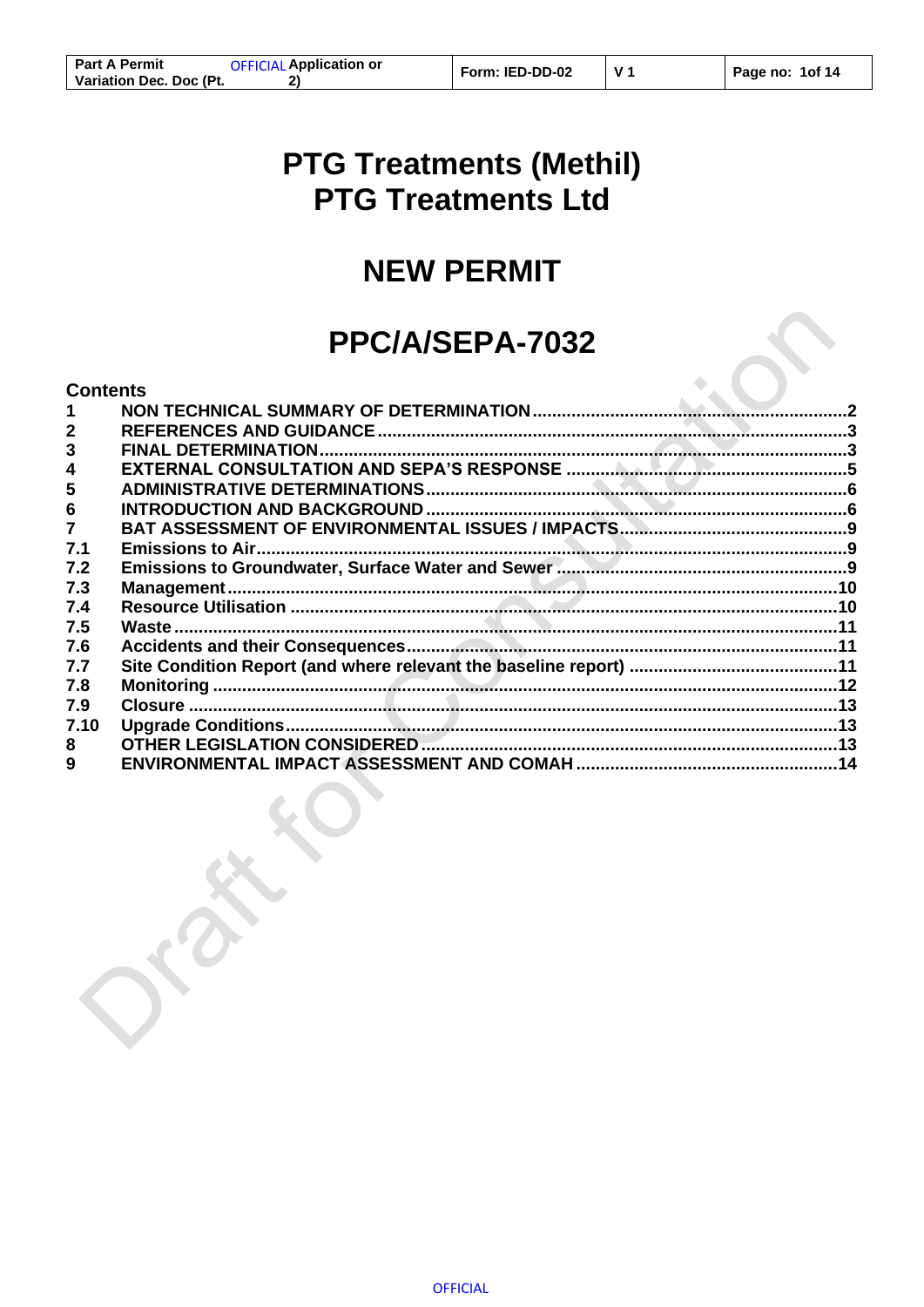**Applicant: PTG Treatments Ltd**

# <span id="page-1-0"></span>**1 NON TECHNICAL SUMMARY OF DETERMINATION**

PPC requires that where the draft determination of an application is to be subject to public consultation (this is usually referred to as PPD consultation) the decision document will contain a non technical summary of the determination. There is no need to have a non technical summary if the application is not subject to PPD.

#### **Will the draft determination be subject to public consultation? Yes**

PTG Treatments Ltd operates as a specialist industrial timber treatment service provider, with operations throughout the UK. The company already have 2 other PPC permitted installations in Scotland at Cumbernauld PPC/A/1133726 and Perth PPC/A/1133737. The application site is located at NGR NT 375 995 At Dock number 2 at the port of Methil in Fife.

This is a Part A application (certain parts of the application incorrectly refer to it as a part A2 which is the case in England but not in Scotland). In determining the application, SEPA assess whether the installation utilises the most effective and advanced techniques to prevent or where that is not practical, reduce, emissions and the impact on the environment as a whole. Guidance is available to identify Best Available Techniques (BAT) for timber treatment in the form of BAT Conclusions contained in The Surface Treatment with Solvent [STS] BRef. STS BAT Conclusions were published in the Official Journal of the EU on 9th Dec 2020.

Timber is delivered to the installation for treatment only, no additional machining or processing is carried out at the site. Delivery and unloading and storage of untreated timber is not covered by the PPC permit. The treatment plant is computer controlled and process parameters are closely monitored to ensure optimum use of treatment chemicals.

At Methil, timber will be treated in a low pressure vessel. The treated timber will generally be destined for lower hazards uses (internal applications). Uptakes of fluid are significantly lower than in high pressure process, in the order of 10 to 15 litres per cubic metre. Cycle times are between 45 and 90 minutes. No positive pressure is applied during the process and a final vacuum at the end is used to remove excess preservative from the surface of the wood and return it to the operational storage vessel.

Historically, the area was used for a variety of port activities including reception and storage of coal and salt, activities related to oil refining from coal and gas and railway activities. Whilst the site has been used for reception and storage of forest products since 1977 this is the first time that timber treatment will have been carried out at this location.

The treatment chemicals used on site are water based they are not odorous. They are however classified as Relevant Hazardous Substances (RHS) as they contain biocides and/or fungicides. These treatment chemicals may be dangerous to the environment if released, therefore containment of the process is key.

The application states that there will be no emissions as the operation is contained in a closed system. The primary issue of significance for the environment is the potential for accidental release of treatment chemicals or residues to soil or groundwater or any direct or indirect discharge to the water environment. The nearest receptor is the groundwater below the site which is in continuity with the Firth of Forth which lies below superficial Geology. Marine beach deposits of gravel, sand, silt. All permit conditions are intended to protect the groundwater and surface water and soil from accidental emission of treatment chemicals. The main controls used to prevent any release are containment in the form of containment sumps to contain all treatment solution, sealed bunds with leak detection, impervious flooring, a ramped inlet and kerbed perimeter kerbs.

Delivery of concentrated treatment chemicals is in 1,000 litre IBC's. Full containers are stored on a dedicated, self bunded, IBC storage unit, which can accommodate two containers. A third IBC which is in use and located on the plant dosing system, is contained within the plant bund. The treatment chemicals are diluted to the required concentration using harvested rainwater and there is a 30,000 litre capacity rainwater collection tank at the rear of the building which is also part of the permitted installation.

The treatment plant and storage tank and IBC will be contained within connected steel bunds capable of storing 110% of the maximum volume of liquid and a leak detection device is installed within the bund structure. Storage tanks are fitted with high level alarms to prevent over filling.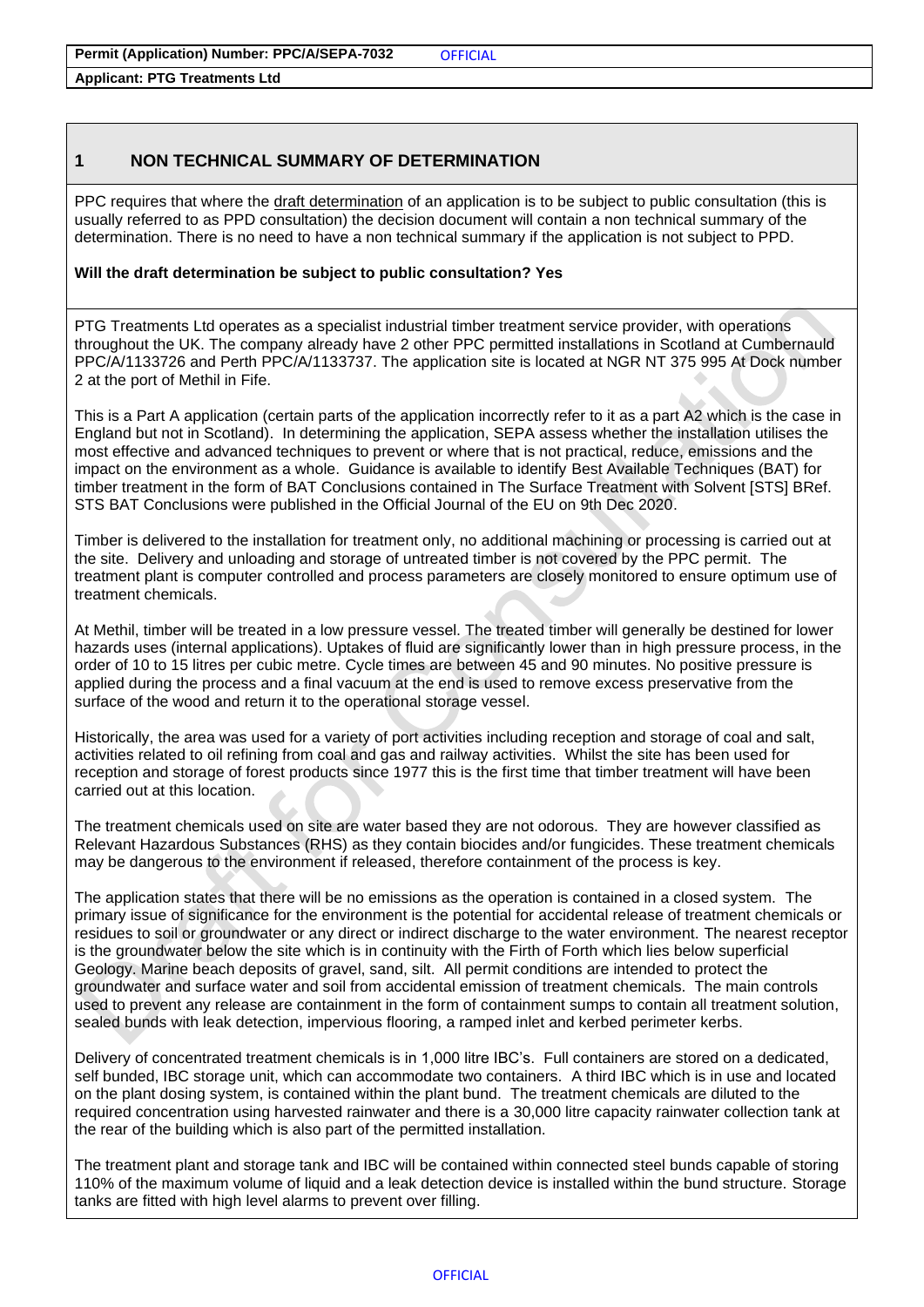Treated timber is stored in a wet treated timber storage area until it is deemed to be drip free as defined by the BAT Conclusions, then it is removed to be stored in the dry treated timber storage area which is not part of the permitted installation.

All drips and spills within the treatment area and wet treated timber storage area will be collected and fed back into the treatment vessel. There will be no waste generated other than a small amount of waste water and timber residue which is cleaned from the tank approximately once per year. This material is hazardous material and must be collected and disposed of at a suitable licenced facility and the appropriate duty of care followed.

A dedicated Forklift Truck will remain inside the boundary of the installation for movement of wet timber and transfer of dry timber to the installation boundary. Small amounts of treatment chemicals are likely to be held within wheels of FLTs while working within the timber treatment building. The company's Environmental Management System Manual section 4.4.5.1 states that there shall be no carry over of treatment chemicals from vehicles operating within the treatment area across the process boundary and outlines procedures to be followed to ensure this does not happen.

#### **Glossary of terms**:

| BAT         | <b>Best Available Techniques</b>  |
|-------------|-----------------------------------|
| CO          | <b>Coordinating Officer</b>       |
| <b>ELV</b>  | <b>Emission Limit Value</b>       |
| <b>RHS</b>  | Relevant Hazardous Substance      |
| <b>IBC</b>  | Intermediate Bulk Container       |
| <b>BREF</b> | <b>BAT Reference Document</b>     |
| FLT's       | <b>Fork Lift Trucks</b>           |
| TV          | <b>Treatment Vessel</b>           |
| OSV         | <b>Operational Storage Vessel</b> |
| <b>BSV</b>  | <b>Bulk Storage Vessel</b>        |

# <span id="page-2-0"></span>**2 REFERENCES AND GUIDANCE**

- Pollution Prevention and Control (Scotland) (Regulations) 2012 (The PPC Regs)
- STS BREF The Surface Treatment using Organic Solvents including Preservation of Wood and Wood Products with Chemicals. BAT Reference Document.
- IED-TG-02 SEPA Site Report Guidance
- IED-TG-42 Soil and Groundwater Monitoring Technical Guidance for PPC Part A Installations
- IED-PPC-TG4 A Practical Guide for PPC Part A Activities
- IPPC H1 Horizontal Guidance Note, Environmental Assessment and the Appraisal of BAT
- IPPC H2 Horizontal Guidance Note, Energy Efficiency
- SEPA Odour Guide 2010
- SEPA Guidance Control of Noise at PPC Installations.
- SEPA Guidance TG-38 Guidance on Transitional Arrangements.
- IED-PG-01-01 SEPA Application and Duly Made Guidance
- IED-PG-01-04 SEPA Public Participation Consultation Guidance
- IED-PG-01-08 SEPA Assessment Process Procedural Guidance
- NCP-P-01 SEPA Nature Conservation Procedure for Environmental Licensing
- Drums and intermediate bulk containers: PPG 26

## <span id="page-2-1"></span>**3 FINAL DETERMINATION**

#### *Determination: Issue a Permit*

Based on the information available at the time of the determination SEPA is satisfied that: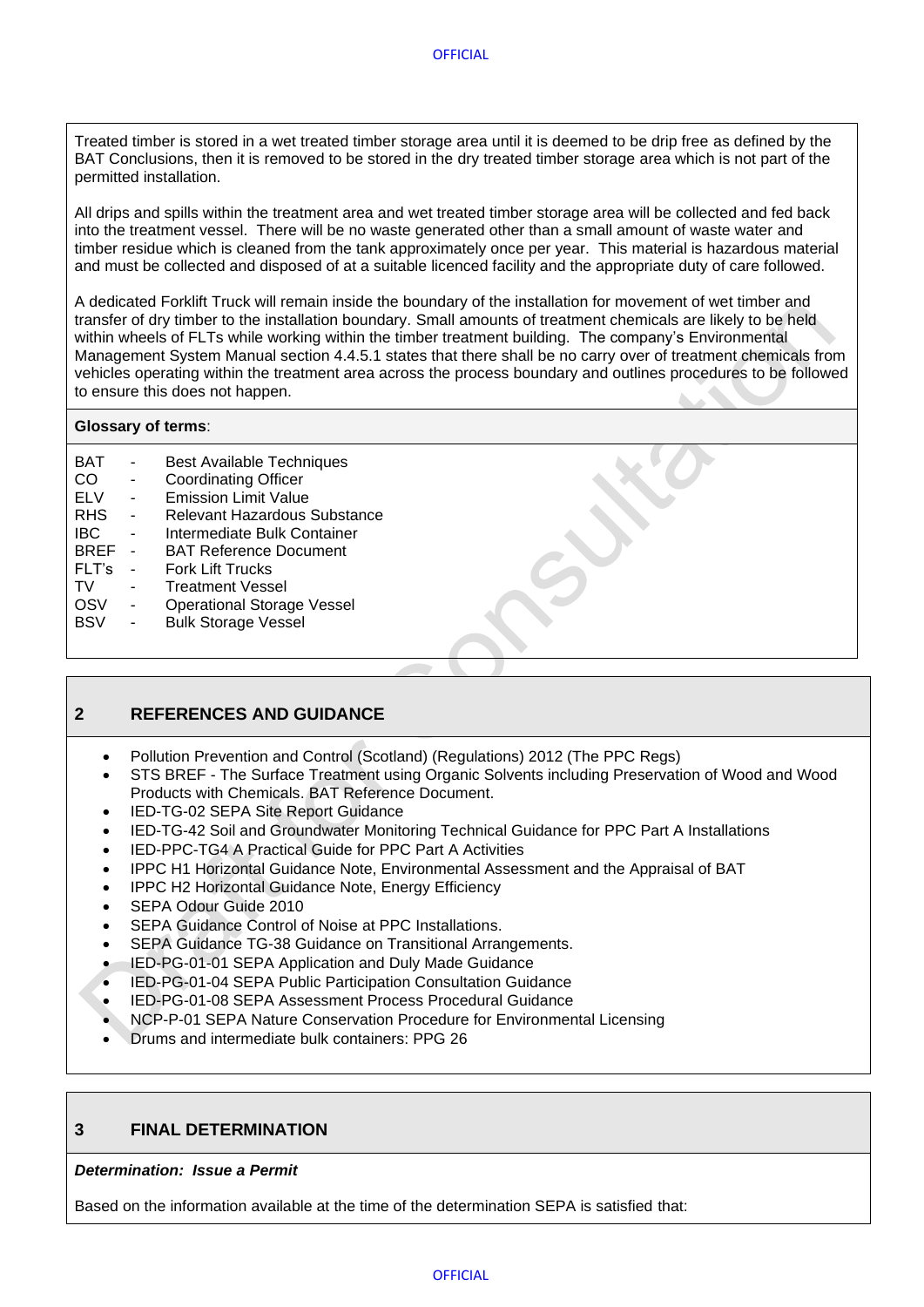• The applicant will be the person who will have control over the operation of the installation/mobile plant. • The applicant will ensure that the installation/mobile plant is operated so as to comply with the conditions of the Permit.

• That the operator is in a position to use all appropriate preventative measures against pollution, in particular through the application of best available techniques.

That no significant pollution should be caused.

**Co-ordinating Officer:** AL

**PEER REVIEW:**

**Has the determination and draft permit been Peer Reviewed? Yes**

**Name of Peer Reviewer and comments made: MM**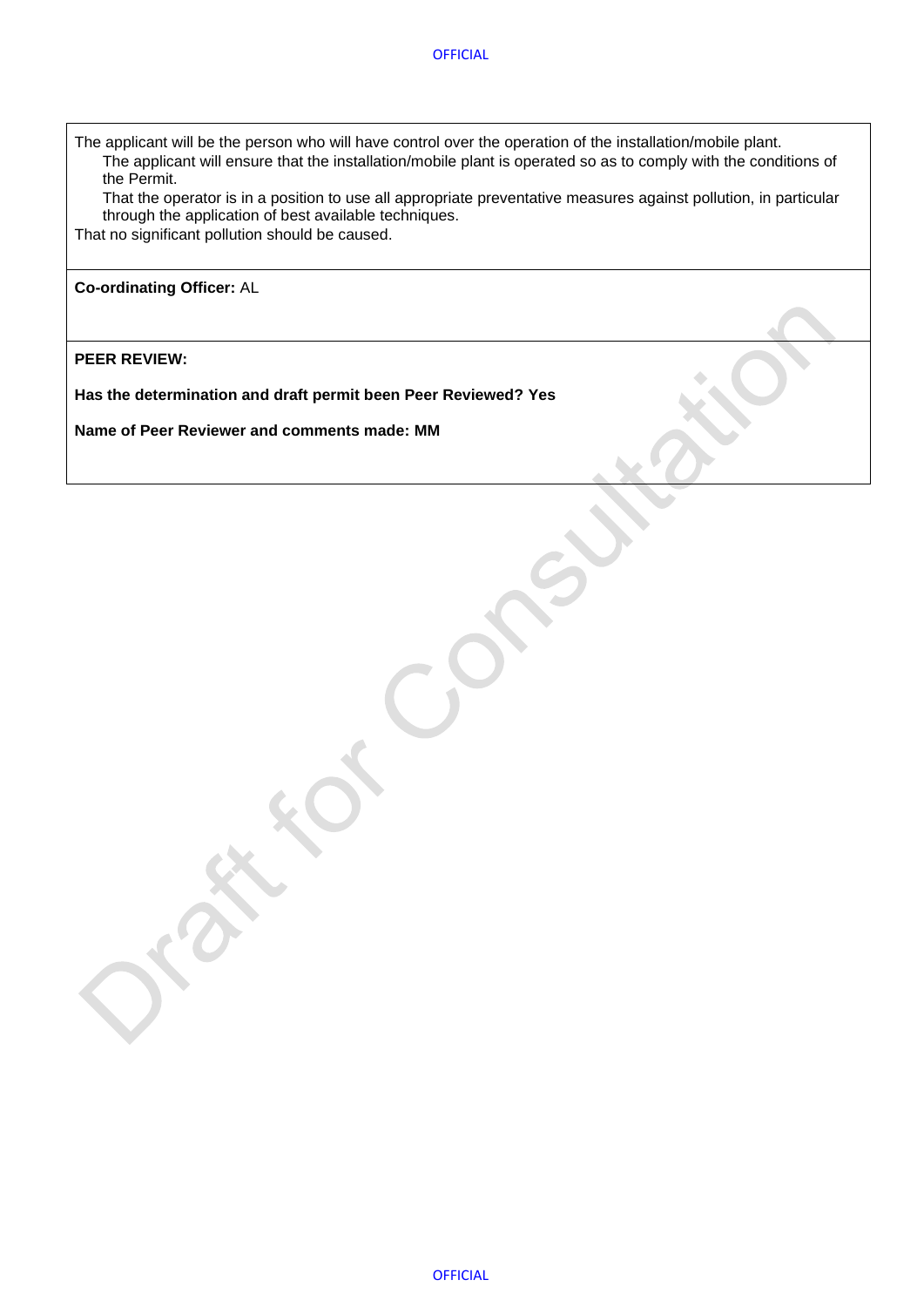<span id="page-4-0"></span>

| <b>EXTERNAL CONSULTATION AND SEPA'S RESPONSE</b><br>4                                                                                                                                                                                                                                                                                                                                                                                                       |             |                                          |  |  |  |  |  |
|-------------------------------------------------------------------------------------------------------------------------------------------------------------------------------------------------------------------------------------------------------------------------------------------------------------------------------------------------------------------------------------------------------------------------------------------------------------|-------------|------------------------------------------|--|--|--|--|--|
| <b>Is Public Consultation Required - Yes</b>                                                                                                                                                                                                                                                                                                                                                                                                                |             |                                          |  |  |  |  |  |
| <b>Advertisements Check</b>                                                                                                                                                                                                                                                                                                                                                                                                                                 | Date        | Compliance with advertising requirements |  |  |  |  |  |
| <b>Edinburgh Gazette</b>                                                                                                                                                                                                                                                                                                                                                                                                                                    | 15/09/2021  | Compliant                                |  |  |  |  |  |
| East Fife Mail                                                                                                                                                                                                                                                                                                                                                                                                                                              | 15/09/2021  | Compliant                                |  |  |  |  |  |
| No responses received.                                                                                                                                                                                                                                                                                                                                                                                                                                      |             |                                          |  |  |  |  |  |
| <b>Is PPC Statutory Consultation Required - Yes</b>                                                                                                                                                                                                                                                                                                                                                                                                         |             |                                          |  |  |  |  |  |
| NHS Fife:                                                                                                                                                                                                                                                                                                                                                                                                                                                   |             |                                          |  |  |  |  |  |
| No response.                                                                                                                                                                                                                                                                                                                                                                                                                                                |             |                                          |  |  |  |  |  |
| Fife Council:                                                                                                                                                                                                                                                                                                                                                                                                                                               |             |                                          |  |  |  |  |  |
| No response.                                                                                                                                                                                                                                                                                                                                                                                                                                                |             |                                          |  |  |  |  |  |
| The Harbour Authority:                                                                                                                                                                                                                                                                                                                                                                                                                                      |             |                                          |  |  |  |  |  |
| No response.                                                                                                                                                                                                                                                                                                                                                                                                                                                |             |                                          |  |  |  |  |  |
| <b>Discretionary Consultation-No</b>                                                                                                                                                                                                                                                                                                                                                                                                                        |             |                                          |  |  |  |  |  |
| 'Off-site' Consultation - No                                                                                                                                                                                                                                                                                                                                                                                                                                |             |                                          |  |  |  |  |  |
| <b>Transboundary Consultation - No</b>                                                                                                                                                                                                                                                                                                                                                                                                                      |             |                                          |  |  |  |  |  |
| <b>Public Participation Consultation - Yes</b>                                                                                                                                                                                                                                                                                                                                                                                                              |             |                                          |  |  |  |  |  |
| STATEMENT ON THE PUBLIC PARTICIPATION PROCESS<br>The Pollution Prevention and Control (Public participation)(Scotland) Regulations 2005 requires that SEPA's<br>draft determination of this application be placed on SEPA's website and public register and be subject to 28<br>days' public consultation. The dates between which this consultation took place, the number of representations<br>received and SEPA's response to these are outlined below. |             |                                          |  |  |  |  |  |
| Date SEPA notified applicant of draft determination                                                                                                                                                                                                                                                                                                                                                                                                         | 23 May 2022 |                                          |  |  |  |  |  |
| Date draft determination placed on SEPA's Website                                                                                                                                                                                                                                                                                                                                                                                                           | 23 May 2022 |                                          |  |  |  |  |  |
| Details of any other 'appropriate means' used to advertise the draft.<br>Seek advice from the communication department                                                                                                                                                                                                                                                                                                                                      |             |                                          |  |  |  |  |  |
| Date public consultation on draft permit opened                                                                                                                                                                                                                                                                                                                                                                                                             | 23 May 2022 |                                          |  |  |  |  |  |
| Date public consultation on draft permit consultation closed                                                                                                                                                                                                                                                                                                                                                                                                |             |                                          |  |  |  |  |  |
| Number of representations received to the consultation                                                                                                                                                                                                                                                                                                                                                                                                      |             |                                          |  |  |  |  |  |
| Date final determination placed on the SEPA's Website                                                                                                                                                                                                                                                                                                                                                                                                       |             |                                          |  |  |  |  |  |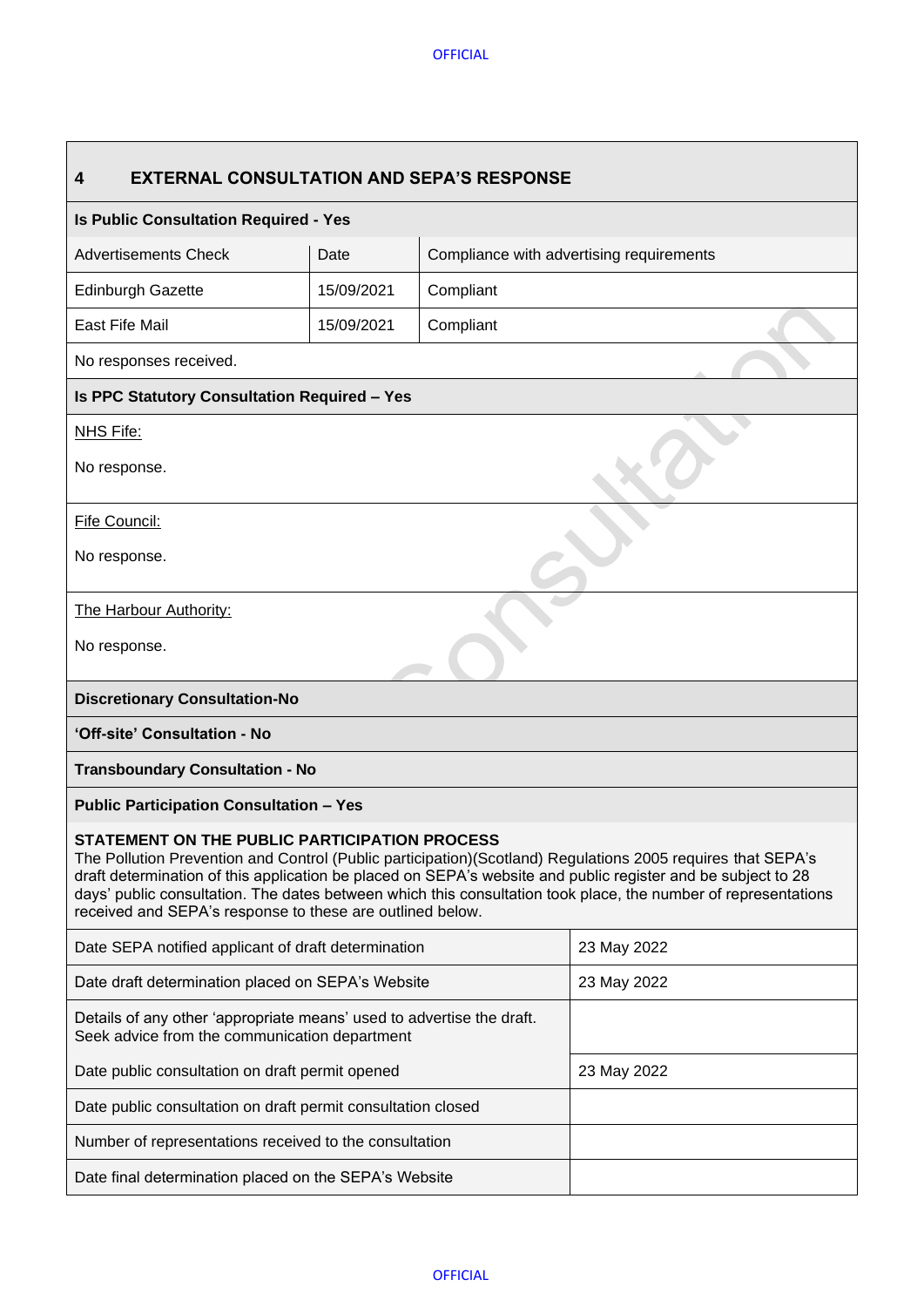Summary of responses and how they were taken into account during the determination:

Summary of responses withheld from the public register on request and how they were taken into account during the determination:

# <span id="page-5-0"></span>**5 ADMINISTRATIVE DETERMINATIONS**

#### **Determination of the Schedule 1 activity**

Preserving wood or wood products wood with chemicals, other than exclusively treating against sapstain, in an installation with a production capacity of more than 75 m3 per day." Described in Section 6.6 Part A of Schedule 1 to the PPC Regulations.

#### **Determination of the stationary technical unit to be permitted:**

As detailed in the application.

#### **Determination of directly associated activities:**

As detailed in the application.

## **Determination of 'site boundary'**

As detailed in the application.

# <span id="page-5-1"></span>**6 INTRODUCTION AND BACKGROUND**

#### **Historical Background:**

Timber treatment was included as a PPC permitted activity in the PPC Regs 2012 and introduced as '2015 activities'. The vessel is designed & installed to apply industrial water-based wood preservative using low pressure for applications in use classes 1-2.

This treatment complex currently has a production capacity of >75m3 per day.

#### **Description of activity:**

PTG Treatments (Methil) operate 1 low pressure timber treatment plant. Both the in-vessel treatment of timber and the subsequent drying of the treated timber is carried out within the permitted installation which is one half of the whole building. The other half where treated timber is stored is not part of the permitted installation.

The timber treatment plant is a 15m long by 2m diameter rectangular autoclave with a locking door at each end. Originally manufactured by Arch Timber Protection approximately 20 years ago, the plant was extensively refurbished and extended in 2021 before installation at Methil. The plant is fully automatic and operated through process control system using propriety software supplied by the plant manufacturer.

Preservative is stored in one operational storage vessel (OSV) which has a maximum volume of 42,000 litres and is used to fill the treatment vessel. Preservative is delivered in 1,000 litre returnable IBC containers as a concentrate. Empty IBCs are stored on pallet bunds. The concentrate is mixed with water directly and the ready for use preservative is pumped directly to the OSV. The treatment vessel is located within a bund designed to contain liquid from the treatment vessel and/or the OSV. The dimensions are 18.2m x 3.5m x 0.9m and the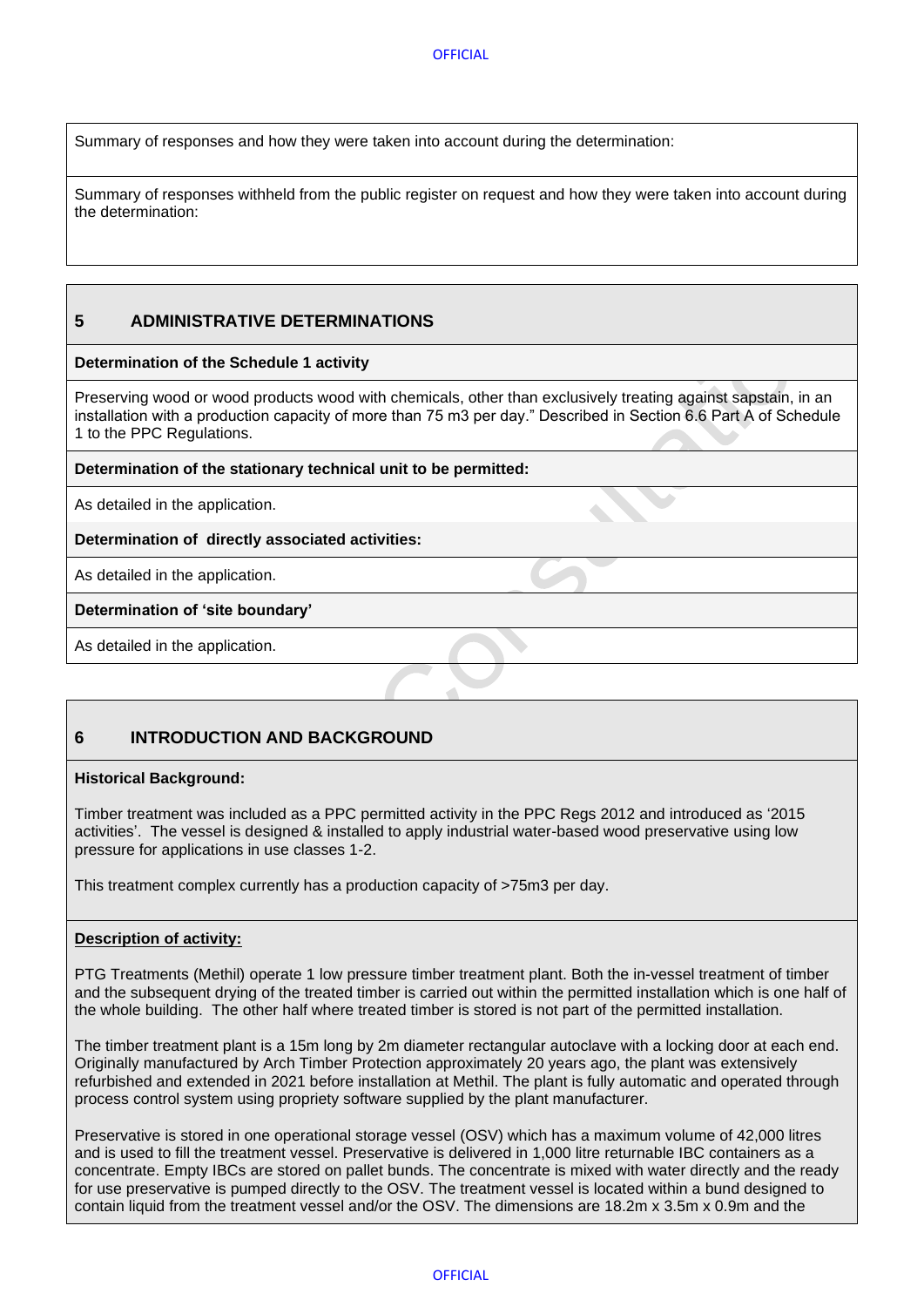volume capacity is 57,330 litres which represents 136% of the maximum storage capacity of all mixed treatment chemical.

Wood is moved in and out of the vessel with rail tracks and an automatic loading system. The tracks have drip trays below and any liquid is collected and returned to storage. Wood is moved in and out of the building using forklift trucks.

The treatment building has an impermeable cast concrete floor. All joints have been sealed using a range of specialist floor sealants and crack fillers applied to the manufacturer's recommendations. The surface will be inspected and maintained to ensure it remains impermeable to liquids.

The total area of the floor is 1200m2 and a 5cm ramp has been placed at the door opening and around exits. This gives a secondary containment volume of 60,000 litres, representing 143% of the maximum capacity of liquid held on site.

There are no drains within the timber treatment building.

All timber treatment activities are housed within the timber treatment building, there are two distinct areas within the building. One being the timber treatment area where the low pressure timber treatment autoclave and the bulk storage tanks, holding the timber treatment chemicals. The other being the timber drying/storage area where the treated wood is stacked inside the building on purpose built racks to ensure that the product is dry before it leaves the building.

## **Containment**

| Source                                  | Capacity (litres) |
|-----------------------------------------|-------------------|
| OSV                                     | 42,000 litres     |
| 110% Capacity of total stored volume    | 46,200 litres     |
| Bund 18.2m x 3.5m x 0.9m                | 57,330 litres     |
|                                         |                   |
| <b>Secondary Containment</b>            | 60,000 litres     |
| Ramped Ingress and Egress 1200m x 0.05m |                   |

The Capacity of the bunds and secondary containment is sufficient to hold all the contents of the vessels. The bunds and all other areas are also connected by the closed loop system and any leaks to bunds etc will be circulated back into the process.

#### Risk of Vessel component Failure

The plant control system will not allow the treatment process to start unless the vessel is locked shut once the wood charge is loaded. The door mechanism will not operate if the control system detects fluid still in the vessel and/or insufficient fluid in storage.

#### **Risk of Leaks During Delivery**

The OSV is fitted with an audible alarm. Delivery connections are located within the installation boundary within the bund.

#### **The Process**

The process can be categorised into a number of stages:

# **Preparation of timber before treatment**

Timber is checked against the customer treatment specification and identified to ensure traceability throughout the process. Timber is loaded into the vessel on a bogie with appropriate strapping to prevent flotation. Timber must be aligned properly on the bogie to allow entry into the autoclave.

# **Mixing and storage of preservative solution**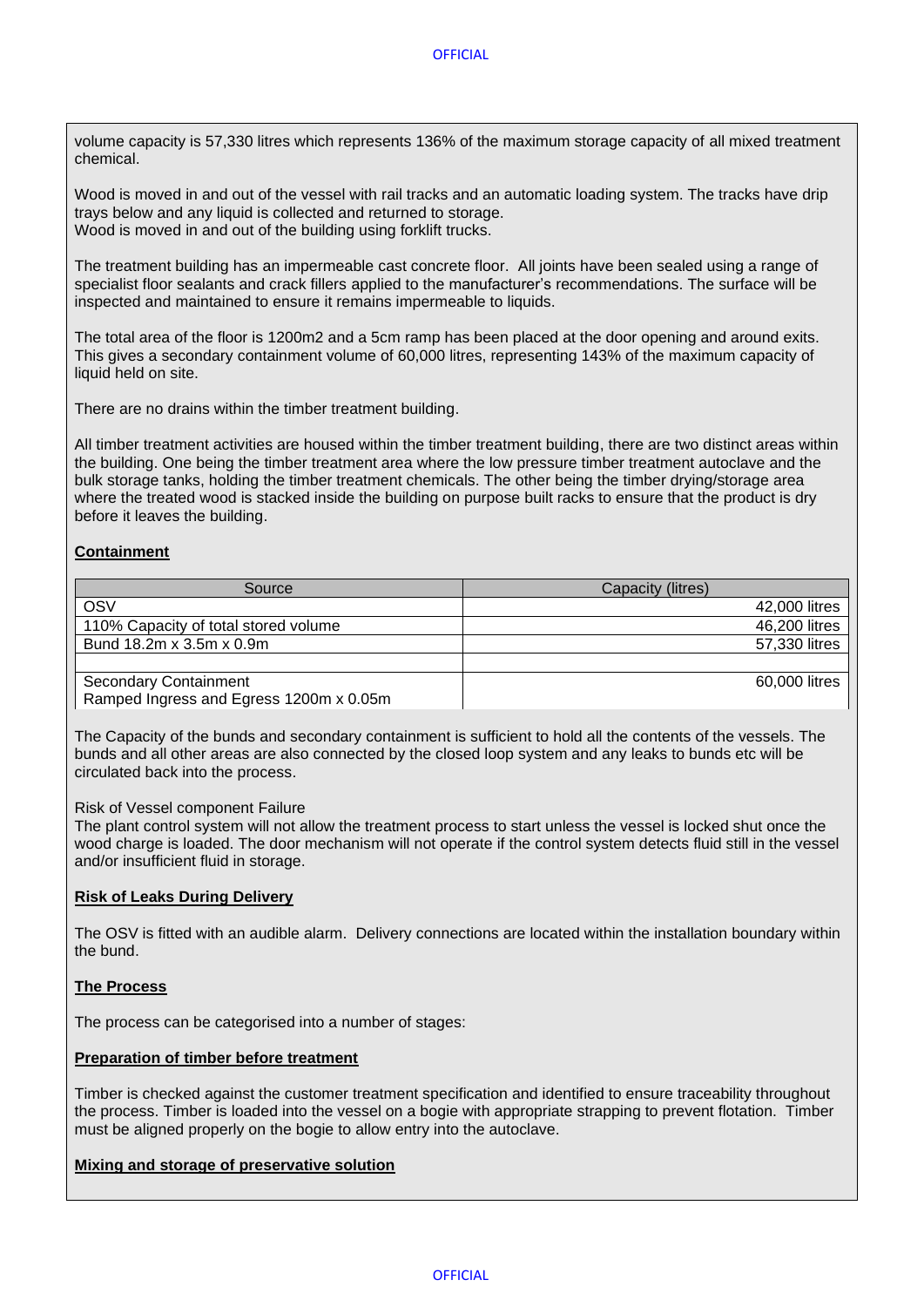If required preservative will be mixed with water to replenish the storage tanks. This is an automated process and requires minimal operator input.

## **Treatment of the timber**

A vacuum is created in the closed treatment vessel which removes air from the vessel and the timber. Treatment solution is then flooded into the vessel. The vessel is then emptied back to storage tanks before a final vacuum removes excess liquid from the surface of the wood. The vessel is then opened and the timber removed.

## **Post treatment handling and storage of timber**

Timber is stored in the designated post treatment drying area until it is drip free. The time in this area will depend on the treatment type, specification and type of timber. When drip free the timber can be moved from the installation to storage or for onward transport to the customer.

## **Guidance/directions issued to SEPA by the Scottish Ministers under Reg.60 or 61**:

The Scottish Ministers have issued two directions to SEPA of a specific character with respect to the carrying out of its functions under the 2012 PPC Regulations. The Direction on small PVR terminals on islands is not applicable to this application. However, the Pollution Prevention and Control (Access to Information) (Scotland) Directions 2013 are relevant. These Directions are issued under Regulation 60 of the 2012 PPC Regulations and specify that:

*"(1) Subject to paragraph (2), when a decision on granting, reconsideration or*

*updating of a permit has been taken, SEPA shall publish on its web site:*

*(a) the content of the decision, including a copy of the permit and any subsequent updates;*

*(b) the reasons on which the decision is based;*

*(c) in relation to an application for surrender of all or part of a permit for a*

*Part A installation, any information provided in accordance with*

*regulation 48(3)(d) and (4)(a);*

*(d) in relation to the revocation of a permit for a Part A installation under regulation 50(3)(a) or (b), the revocation notice.*

*(2) Paragraph (1) does not apply where such information is excluded from or is removed from the register maintained under regulation 64 by virtue of regulations 65 or 66 or paragraphs 2 or 3 of Schedule 9."*

In this case, only paragraph 2(a) and 2(b) are applicable (and subject to the withholding of commercially confidential or information affecting national security). These requirements are already addressed by standard SEPA determination procedures are described in more detail in section 2 above on PPD issues.

The Scottish Ministers have not issued any guidance under Regulation 61 which is applicable to this application.

## **Location: Identification of important and sensitive receptors –**

The site is located less than 50m away from the nearest residential properties at Girvan Place across the B932 (South Street). The Local Authority submitted no response to the statutory consultation and therefore is it not known whether any complaints have been received by the Environmental Health Department about the site.

There are 3 SSSI's within 2km of the timber treatment site and 4 SPA's all relating to the Firth of Forth which is important for a variety of coastal habitats including invertebrate rich intertidal mud flats and salt marshes. The estuary area also has a few areas of reed beds and some saline lagoons. It is also classified as a special protection area (SPA) under the European wild birds directive and also designated as a Ramsar wetland of international importance.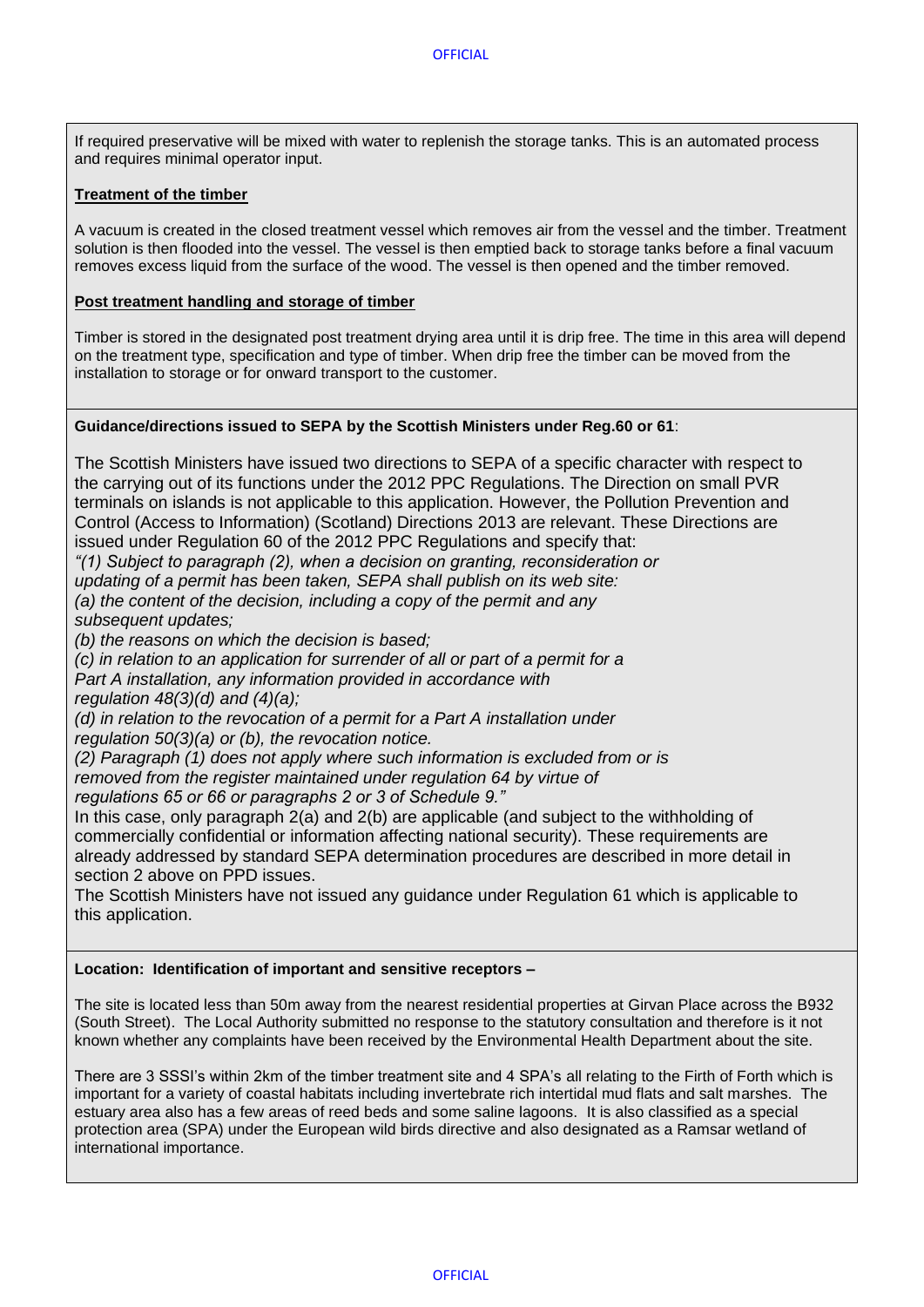The timber treatment process is a straight forward process and should effectively operate as a closed system. The permit conditions will control the timber treatment process to prevent emissions to soil or groundwater and therefore if the operator ensures compliance with permit condition there will be no impact on this SSSI or SPA.

# <span id="page-8-0"></span>**7 BAT ASSESSMENT OF ENVIRONMENTAL ISSUES / IMPACTS**

The application was determined by undertaking a full review of the information submitted within the duly made application, additional information submitted, observations from a site visit all in context with the requirements of the Surface Treatment with Solvent [STS] BRef BAT Conclusions published in the Official Journal of the EU on 9th Dec 2020.

## **7.1 Emissions to Air**

<span id="page-8-1"></span>The timber treatment sector in Scotland uses only water-based treatment chemicals. This site does not use any substances which are likely to give rise to odours or solvent emissions. As a consequence, no specific conditions have been set within the permit apart from standard conditions on the control of odour, noise and dust. It is our opinion that the activities carried out comply with BAT.

## **Fugitive Emissions to Air:**

This process is unlikely to give rise to fugitive emissions to air. Some emissions might arise from the drying of the wood after treatment however all drying is done under cover and therefore is unlikely to have an impact on the environment. Such fugitive emissions will normally comprise water vapour.

Odour is only likely to be an issue where solvent-based treatment chemicals are used which is not applicable for this site.

## **7.2 Emissions to Groundwater, Surface Water and Sewer**

<span id="page-8-2"></span>Treatment chemicals contain active biocides & fungicides, therefore no process water must be discharged from the site and surface water discharges must be uncontaminated with treatment chemical.

The treatment chemicals used on site are used to protect the wood from pest infestation and rot. They are hazardous and as a consequence there are controls in place to ensure that there will be no emission of potentially polluting substances. This is considered BAT and is in line with the Surface Treatment with Solvent [STS] BRef BAT Conclusions which were published in the Official Journal of the EU on 9th Dec 2020. There are conditions in the permit to ensure that containment facilities are maintained.

## **Fugitive Emissions to Water**:

There are no drains within the permitted installation. The building is designed and maintained to collect any treatment chemical. All tanks, pipework and process equipment are at ground level and above the concrete surface. All containment bunds are above ground level, with integral recovery pipework to return any liquids back into the process storage system.

The treatment building has an impermeable cast concrete floor. All joints have been sealed using a range of specialist floor sealants and crack fillers applied to the manufacturers recommendations. The surface will be inspected and maintained to ensure it remains impermeable to liquids. Regular maintenance is likely to be needed.

At inspection SEPA noted a leaky door on the treatment plant and the use of absorptive pads. We were advised that this was part of the snagging process after the installation of the treatment vessel. This has now been rectified but SEPA still require some form of splash guards to prevent treatment chemicals leaving the bund under pressure from leaks at the door if they occur again, especially as the plant is a refurbished 20 year old system.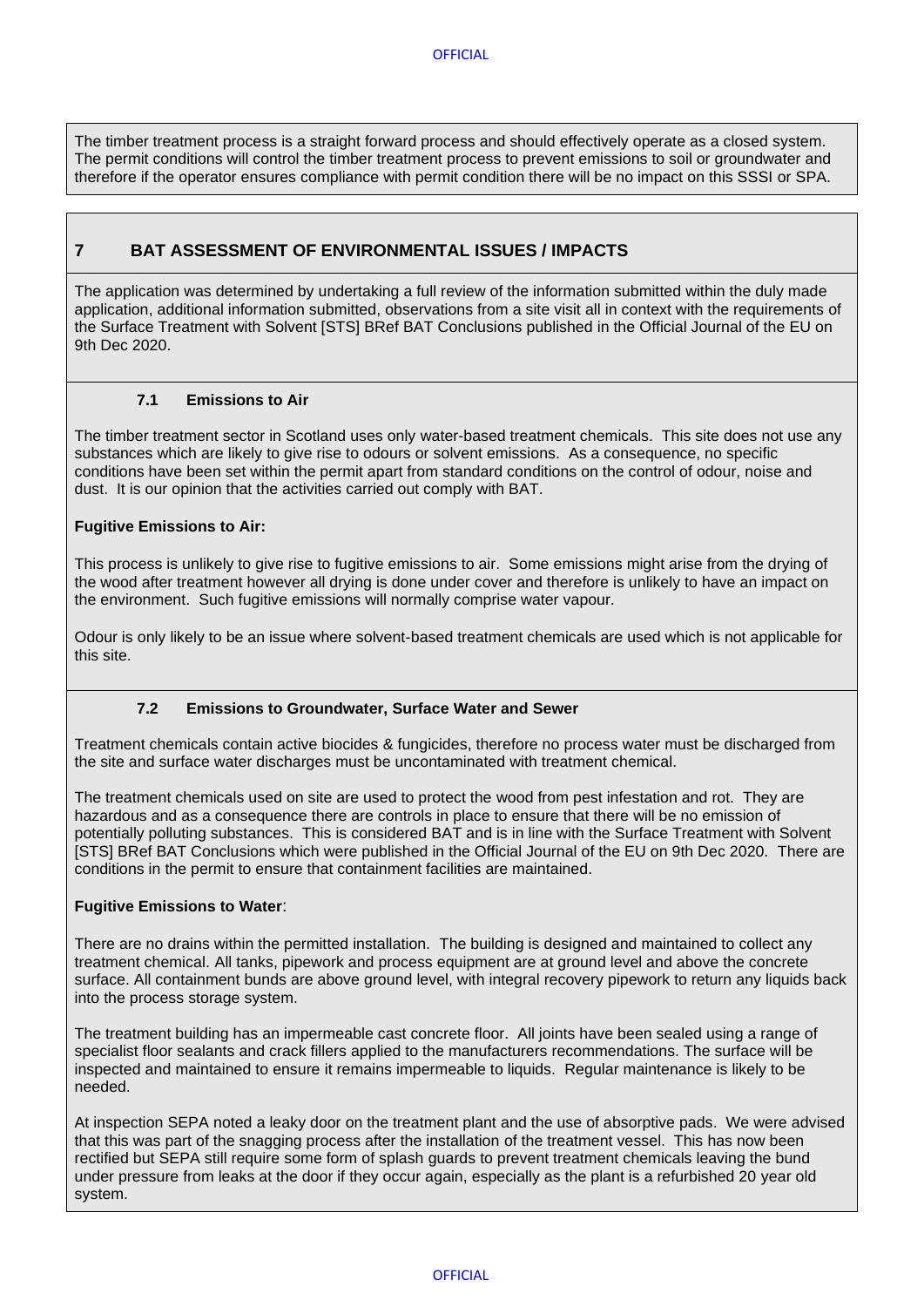Small amounts of treatment chemicals are likely to be held within wheels of FLTs while working within the timber treatment building. The company's Environmental Management System Manual section 4.4.5.1 states that there shall be no carry over of treatment chemicals from vehicles operating within the treatment area across the process boundary. Vehicles operating within the permitted installation are captive and do not leave the area.

When re-fuelling of captive FLT is required, a dedicated portable fuel bowser is filled from the main fuel storage tank, located outwith the permitted installation. This bowser is transported to the treatment area by FLT. The captive truck is then re-fuelled inside the permitted installation.

Should it ever be necessary to remove the captive FLT from the treatment area for repair or maintenance, the tyres and wheels are washed thoroughly with a pressure washer, ensuring all washing water remains within the treatment area.

The applicant confirmed that all surface cracks had been cleaned out and filled with High strength crack filling pourable epoxy compound. This will need to be repeated as required to maintain the integrity of the surface.

## **7.3 Management**

<span id="page-9-0"></span>Effective pollution control relies on effective management to prevent treatment chemicals entering soil or water environment.

This is a relatively straight forward process; the applicant has an Environmental Management Systems Manual in place and there are procedures in place for the identification, assessment and management of the most significant environmental aspects of the activities undertaken on the site. There is also an environmental improvement programme where objectives and targets for improvement are identified, together with an implementation schedule.

A planned preventative maintenance and predictive maintenance programme is operated at the Installation to ensure that wherever possible, appropriate equipment is prevented from unplanned stoppages, especially where this may have environmentally significant consequences. Any breakdown that could result in a significant environmental effect is prioritised.

Standard operating procedures for planned preventative maintenance and a critical equipment log, reporting of non-conformances investigation and rectification, are outlined in the company's Environmental Management Systems Manual.

SEPA believes that this comprises BAT and can be adequately controlled by standard permit conditions which require the operator to maintain and implement documented procedures in place on environmental performance objectives and targets and future improvements.

# **7.4 Resource Utilisation**

## <span id="page-9-1"></span>**Fuel**

Fuel use (FLT's) should be included in the regular assessment of resources and consideration of options to replace diesel e.g. green electric or hydrogen powered.

## **Water Use**

All treatment chemicals used are water based. Concentrated Vacsol AQUA 6118 is delivered in IBC's and mixed with harvested rainwater to achieve the desired concentration. The system in operation is a closed system with all liquid that is not taken up in the process recovered back to the storage tanks. This includes any spillages or drips resulting from the drying process which are collected in the bunds and then pumped back to the main storage tanks.

## **Energy**

The Installation uses minimal amounts of energy & uses only electricity (no heat is used in the process).

PTG Treatments Ltd uses limited energy and as such is not subject to a Climate Change Agreement.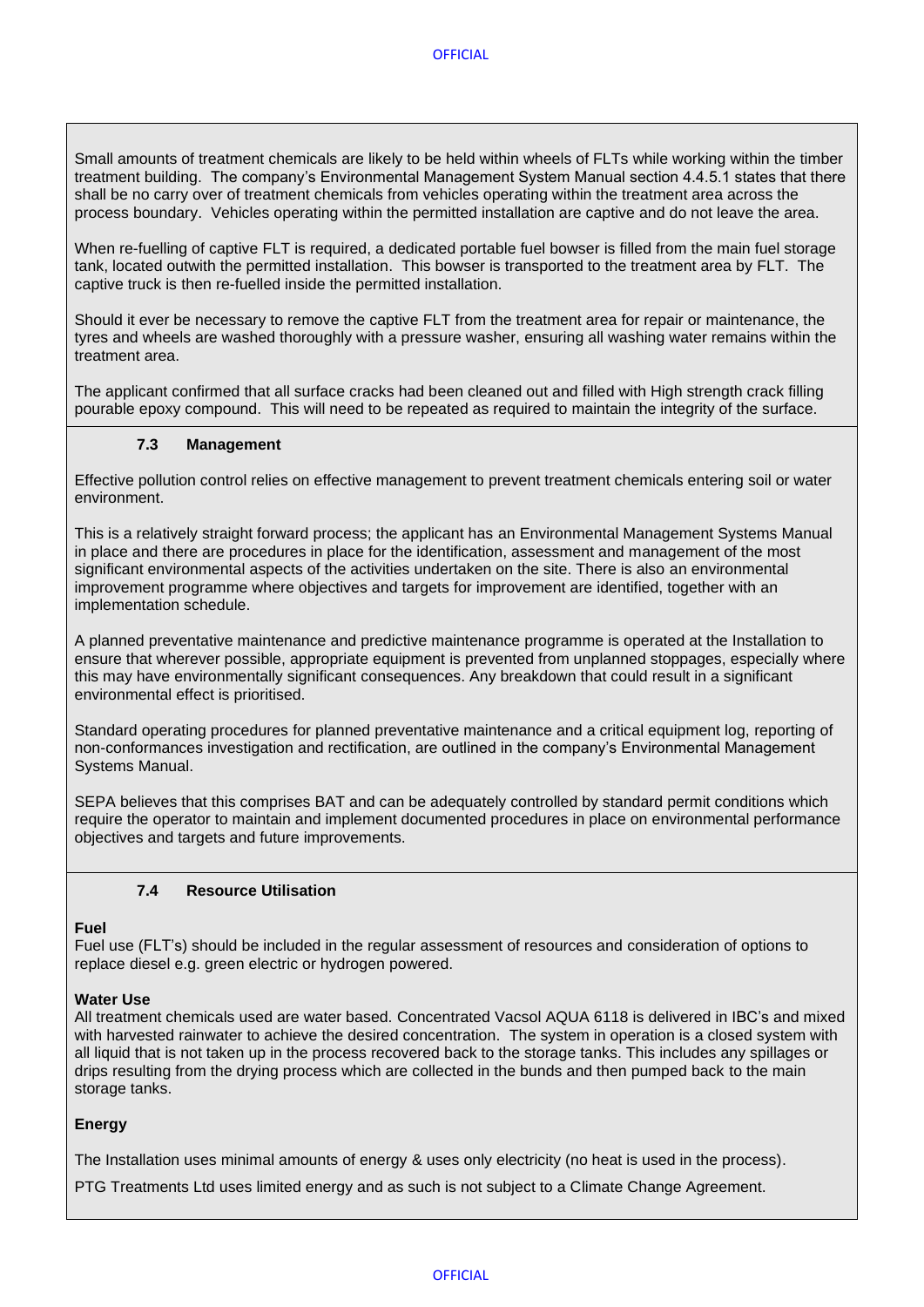SEPA accepts that the site is a relatively small user of energy and does not emit greenhouse gases apart from FLT exhausts. Given the low energy use at the installation, the standard condition on resource utilisation will be sufficient to ensure that resources that are used are monitored and reviewed.

## **7.5 Waste**

<span id="page-10-0"></span>The only waste stream from the treatment is the occasional contaminated solution and sludges along with water for clean down of vessels. This is not a regular occurrence but is carried out approximately annually, and any contaminated liquid arising is all disposed of by licensed authorised hazardous waste disposal companies and records kept of all shipments

SEPA's opinion is that this is BAT. Waste minimisation and handling will be sufficiently controlled through a standard permit condition.

#### **7.6 Accidents and their Consequences**

<span id="page-10-1"></span>As indicated above, the principal risk to the environment is via the release of timber treatment chemicals and as a consequence the installation is fully contained to ensure that any accidental releases are subsequently controlled.

The timber treatment activities are undertaken within a dedicated bund which has >110% containment. This is itself located within the wider secondary containment of the entire installation.

#### **7.7 Site Condition Report (and where relevant the baseline report)**

<span id="page-10-2"></span>The application contained a limited Site Condition Report and SEPA requested a considerable amount of additional information specifically in relation to:

- Technical details and type of treatment plant to be installed, its treatment method (low or high pressure), capacities for raw treatment solution storage, working solution storage, whether in/out bogey tracks bunded, and bunding capacity).
- Condition of the concrete drying area in the existing building along with information on whether concrete has any fall/sumps for collecting dripped solution while drying, and whether the construction joints are fitted with waterstops and sealed.
- The extent of secondary containment (kerbed area) for drying treated timber and the 'bunded' capacity.
- The planned forklift operations and whether forklifts will be captive within the installation boundary.
- A baseline report was required as relevant hazardous substances are used on site.

Vacsol AQUA 6118 is the only treatment chemical listed to be used. Diesel is used in small quantities in FLT's. The site condition report does not consider fuel storage as this is located outwith the permitted installation.

SEPA requested specific information relating to the likely tidal influence on the groundwater levels at the site.

4 boreholes were drilled and sampled: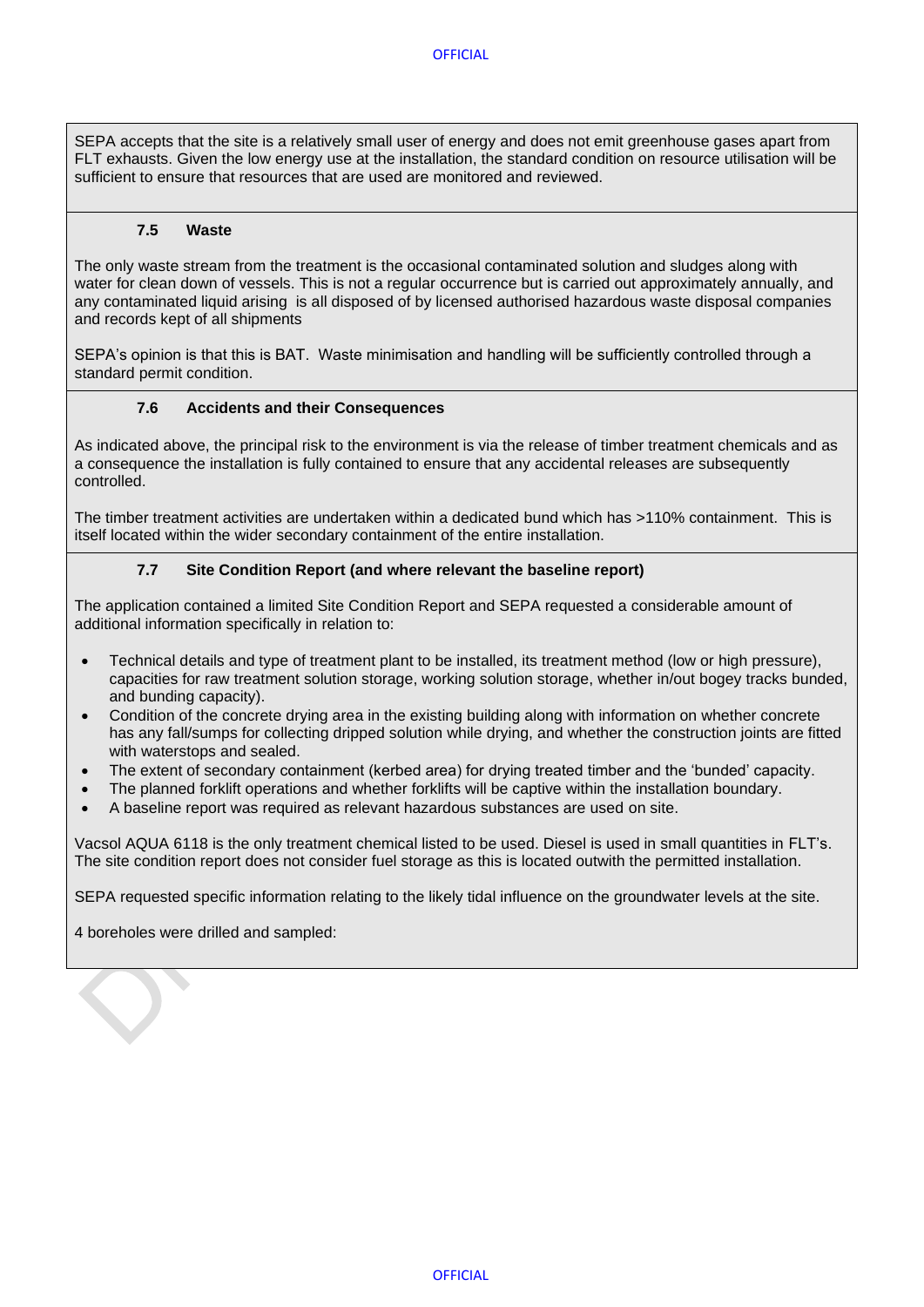

Vacsol AQUA 6118 is the only treatment chemical listed to be used. The following hazardous substances are present in Vacsol Aqua 6118

Diesel is used in small quantities in forklifts, but refuelling takes place from a bunded plastic fuel tank outwith installation.

The applicant submitted a baseline report which identified historic uses and potential contaminants present in soil or groundwater at the site and information on the geology and hydrogeology at the site and presented details of possible pathways to soil and groundwater in a conceptual site model.

Based on the review of the site condition report and baseline by SEPA's contaminated Land Specialists, SEPA are content that a sufficient statement of site condition has been provided in the application. However given the nature of the activity there may be a risk to soil and groundwater from the use of relevant hazardous substances and therefore it is appropriate that soil and groundwater monitoring will be required (See section 7.8) and standard monitoring conditions have been included in the permit to require this.

# **7.8 Monitoring**

<span id="page-11-0"></span>SEPA have selected the following analytical suite at the given monitoring frequencies for soil and groundwater monitoring to detect the relevant hazardous substances in Vacsol Aqua 6118:

| <b>Groundwater Monitoring</b> |                                                                | Soil Monitoring |                                                  |  |
|-------------------------------|----------------------------------------------------------------|-----------------|--------------------------------------------------|--|
| Frequency                     | Substances                                                     | Frequency       | Substances                                       |  |
| 4 yearly                      | Penflufen,<br>Phenoxyethanol<br>Permethrin<br><b>COD</b><br>pH | 10 yearly       | Penflufen,<br>Phenoxyethanol<br>Permethrin<br>pH |  |

This is based on the condition of the concrete as seen during the site visit and the provision of the information provided about the products used to seal the cracks and joints of the concrete. It is also based on the overall drier nature of the low pressure treatment process and the containment provided by the treatment facility.

The baseline confirmed that of 12 soil samples and 4 groundwater samples, only 2-phenoxyethanol was reported above the laboratory limit of detection in a soil sample from BH2 where 20 mg/kg was recorded which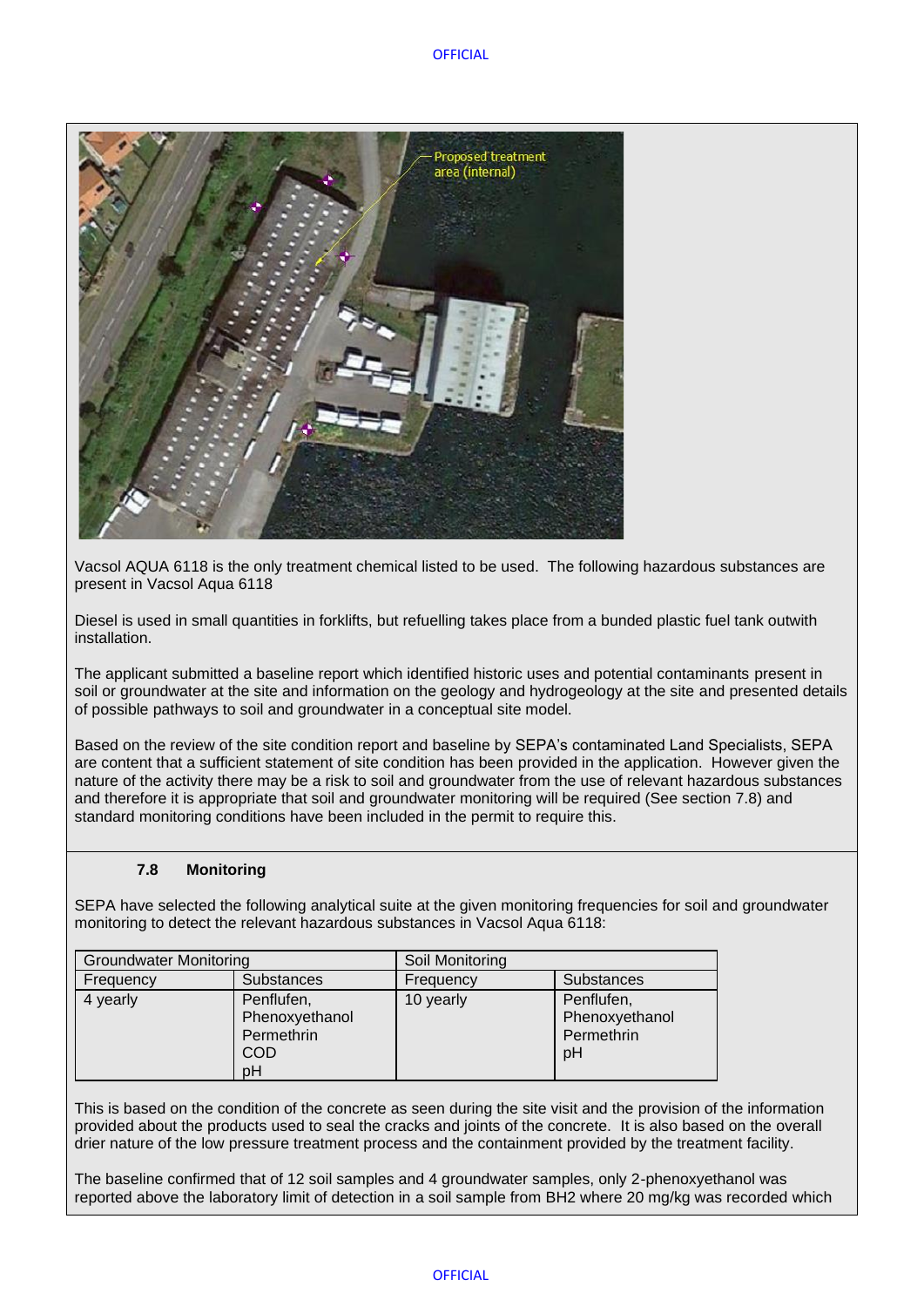was attributed to historic land uses. SEPA accept this despite the treatment process being operative at the time of sampling. Given the controls already in place, it is unlikely that the treatment chemical has found its way to the soil in BH2.

## **7.9 Closure**

<span id="page-12-0"></span>The application includes an outline of a site closure plan. Decommissioning is set out in several phases:

- 1. Secure site
- 2. Removal of all preservative chemical stock from site
- 3. Decommissioning and dismantling of plant
- 4. Drainage of all residual preservative liquid and/or concentrate, flushing and cleaning of all pipework and tanks. Cleaning residue stored in 200 litre drums for disposal by authorised waste contractor.
- 5. Removal of all cleaned equipment from site.
- 6. Cleaning of surface area of total containment zone and concrete pad. Cleaning residue stored in 200 litre drums for disposal by authorised waste contractor.
- 7. Closure Plan review and update in liaison with regulator
- 8. Site Closure report to close file, including an updated Statement of Site Condition.

This will need to be developed and additional details included, as a minimum;

- 1. Detailed site plans showing underground services and drainage details;
- 2. Identification of any change to the site condition report as a result of construction activities between now and site closure;
- 3. Records of any significant spillages which may have impacted upon the site quality;
- 4. Full technical details of all chemicals used in the process;
- 5. The significant residual risks for the operation and future de-commissioning of the plant; and
- 6. Any special techniques required for demolition or dismantling specific plant or materials

This can be requested as part of the standard permit condition. It should be noted that complete decommissioning will be required prior to permit surrender.

## **7.10 Upgrade Conditions**

<span id="page-12-1"></span>Within 2 months of the date of the permit the operator must install splash protection around the doors of the treatment vessel

# <span id="page-12-2"></span>**8 OTHER LEGISLATION CONSIDERED**

#### **Nature Conservation (Scotland) Act 2004 & Conservation (Natural Habitats &c.) Regulations 1994**

#### **Is there any possibility that the proposal will have any impact on site designated under the above legislation? No**

**If No, Justification:** The treatment chemicals used are water based and are classified as relevant hazardous substances as they contain biocides and/or fungicides. These treatment chemicals can be dangerous to the ground and the water environment if released. There are controls in place to ensure that there will be no emission of potentially polluting substances from this activity and it is anticipated that there is no likely significant negative effect on the designated site from this activity.

The primary issue of significance for the environment is the potential for the accidental release of treatment chemicals or residues to soil or groundwater or any direct or indirect discharge to the water environment. The main controls used to prevent any release are containment in the form of containment sumps to contain all treatment solution, sealed bunds with leak detection, impervious flooring, a ramped inlet and perimeter kerbs.